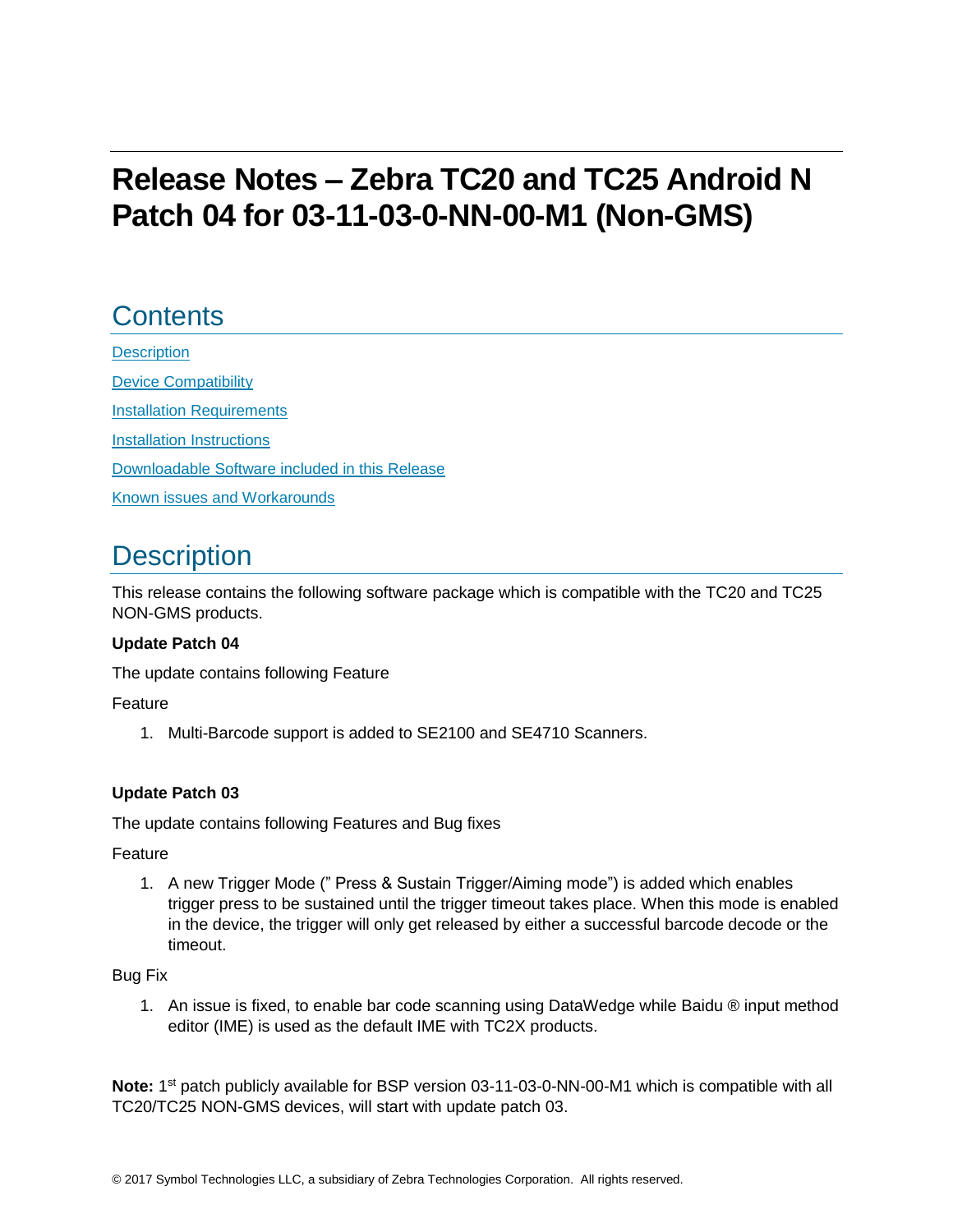# Device Compatibility

This software release has been approved for Android TC20 Nougat Non-GMS models mentioned below. Please note that GMS OS images are not compatible with China based SKUs

| <b>Device</b>   | <b>Operating System</b>             |
|-----------------|-------------------------------------|
| TC200J-20C112CN | Android N (Non-GMS Only) China Only |
| TC200J-20A111CN | Android N (Non-GMS Only) China Only |

This software is also approved for Android TC25 Nougat Non-GMS models mentioned below

| <b>Device</b>   | <b>Operating System</b>             |
|-----------------|-------------------------------------|
| TC25CJ-20B101CN | Android N (Non-GMS Only) China Only |
| TC25CJ-20C102CN | Android N (Non-GMS Only) China Only |

## <span id="page-1-0"></span>Installation Requirements

#### HW Requirements

- Windows PC running Windows 7/10 32/64 bits
- USB Type C Cable
- Micro SD Card with at least 2GB capacity (optional)

### SW Requirements

Please make sure following components are installed on your computer before commencing OS installation.

- Zebra Android USB Driver V2.2 or higher
- Android Debug Bridge version 1.0.39 or higher
- TC20/TC25 Non-GMS Android OS Release Images

### Image Compatibility

<span id="page-1-1"></span>To use this Update, the terminal must have the BSP 03-11-03-0-NN-00-M1 installed as the baseline OS.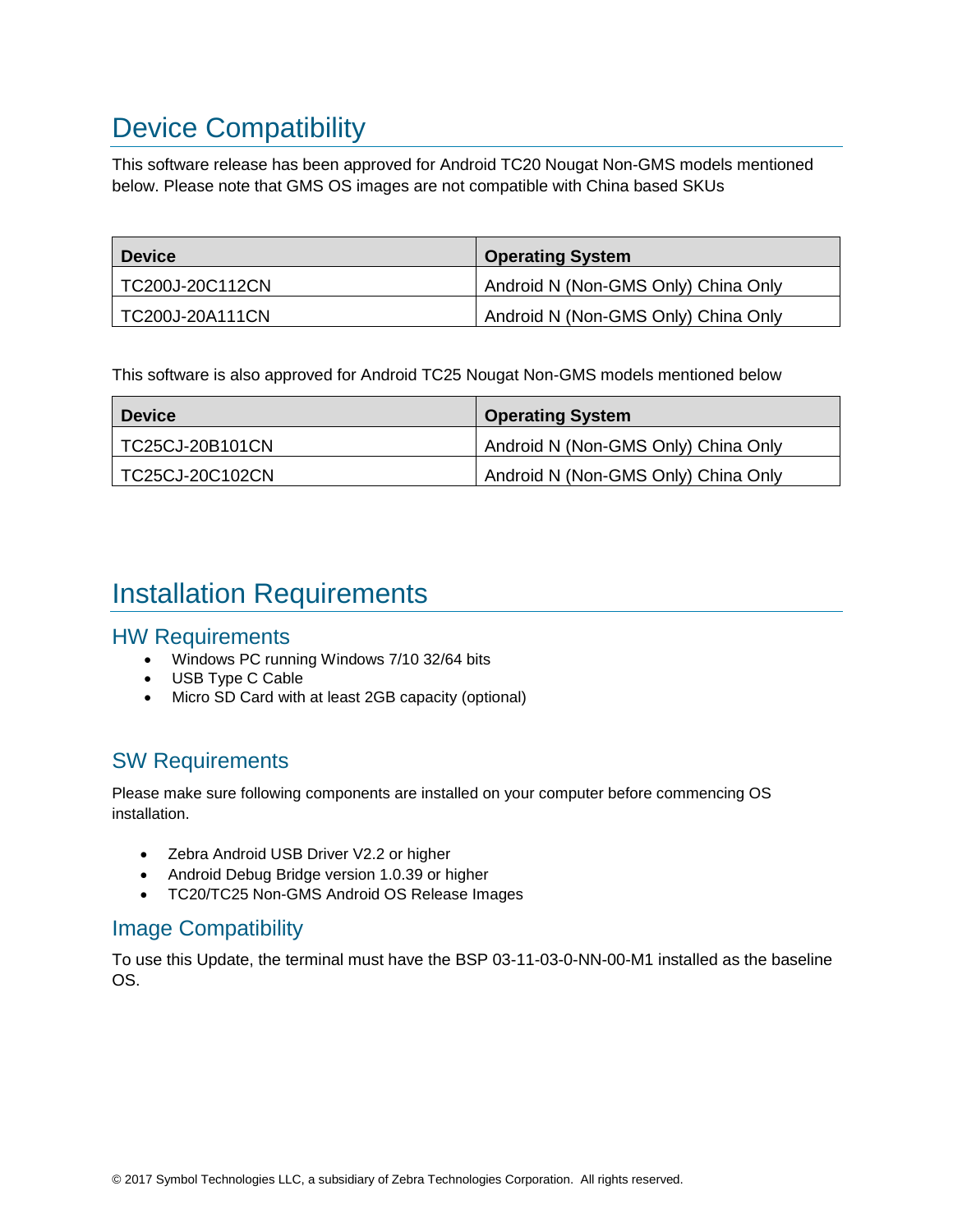## Installation Instructions

### Using the "adb sideload" method

#### Assumptions

- 1. ADB installed on PC
- 2. TC20/TC25 has Developer options enabled
- 3. USB debugging ON

#### Procedure

- 1. Plug the TC20/TC25 into the USB & Charging Cable and then the Cable to the PC. If you have a Cradle with USB connectivity, connect it now.
- 2. You may need to pull down notification bar, and tap on the notification which says, "USB charging this device", and change it to "Transfer files".
- 3. Open Command Prompt on PC, run "adb devices" and check to see if you can see the device's serial number… If yes, proceed… if not you will need to get the PC set up with the proper drivers or install an External SD Card.
- 4. You may also get a pop up on your PC (Win 7) that you will be connected as a Portable Media Player… this can be ignored.
- 5. Entering Recovery Mode
	- a. Choice 1: In Command Prompt, type "adb reboot recovery" and click enter.
	- b. Choice 2:
		- i. Reboot and hold PTT key
	- ii. When Zebra Technologies logo appears on the screen Release the PTT Key
- 6. Your TC20/TC25 will reboot and take you to Android Recovery screen.
- 7. To select Sideload Method
	- a. Use the Volume + and to highlight, "Apply update from ADB" and press the Power Key to select it
- 8. With your Command Prompt, open, type "adb sideload" and add a space and then drag and drop the zip file which you want to apply to the device and press enter.
	- a. When the file download starts, the command window will show progress with a percentage completed.
	- b. Device display will show a series of messages indicating it is downloading, verifying and installing the image on to the device.
- 9. After successful update, the device will auto reboot and you see Zebra on top and POWERED BY android at the bottom and after about 10 second will transition to the TC20/TC25 Touch Computer splash screen with 5 dancing white dots at bottom… it will stay at this screen up to 4 minutes and then present the "Lock Screen".
- 10. To make sure the OS Update took place, once the initial setup is complete;
	- a. Go to "Settings" and scroll down to "About phone" and look at the "Build number". It should state "03-11-03-0-NN-00-M1" and the Patch Version should indicate as "4".
- 11. Now you are all set to use your TC20/TC25.

### Using External SD Card

1. Plug the TC20/TC25 into the USB & Charging Cable and then the Cable to the PC. If you have a Cradle with USB connectivity, connect it now.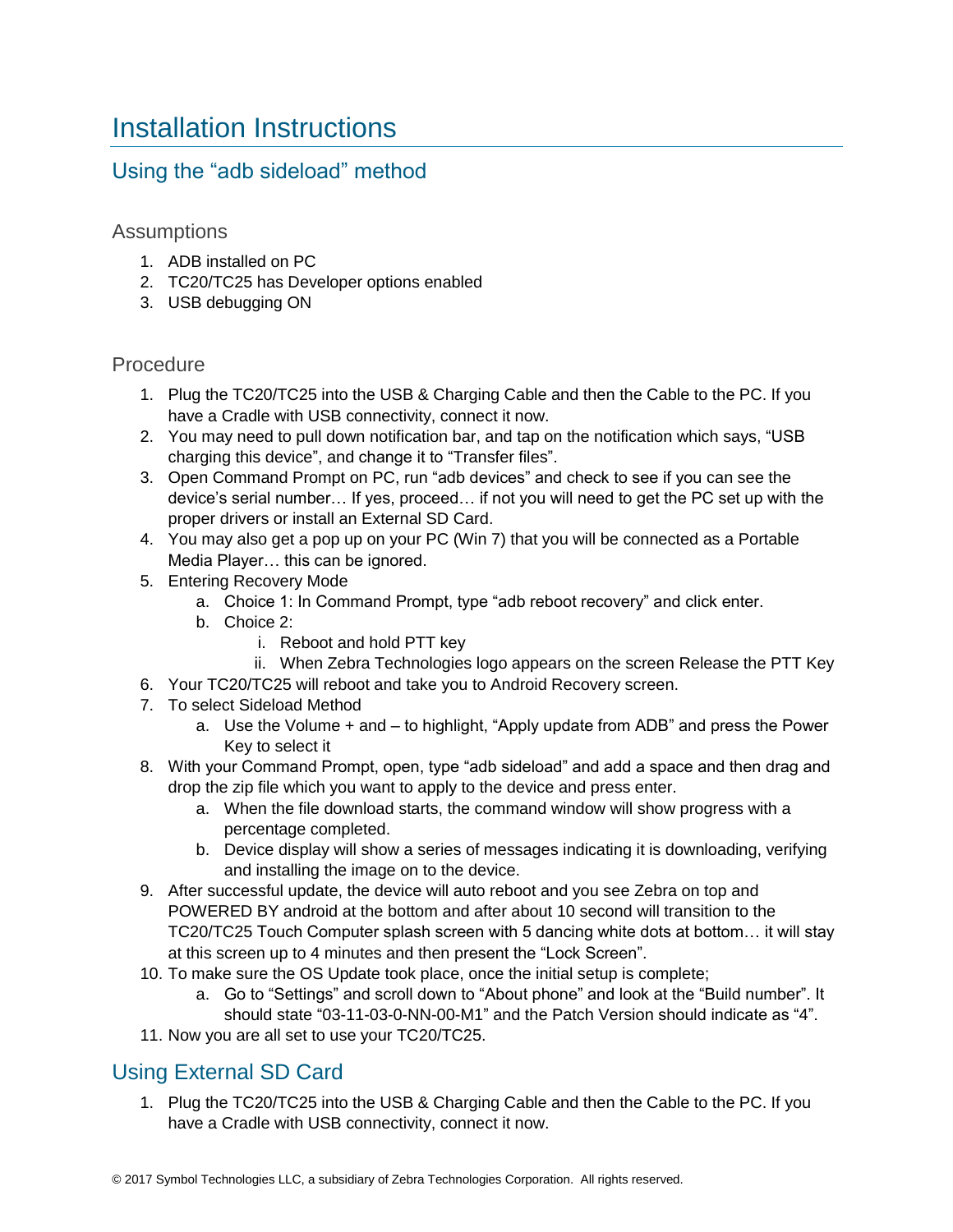- 2. You may need to pull down notification bar, and tap on the notification which says, "USB charging this device", and then change it to "Transfer files".
- 3. You may also get a pop up on your PC (Win 7) that you will be connected as a Portable Media Player… this can be ignored.
- 4. Copy the required files to the SD Card. This can be done in two ways
	- a. Copy the files to the Micro SD card with the help of a SD Adapter which gets inserted to the SD slot of your PC/Laptop/SD Writer.
	- b. Directly transfer files to the Micro SD card which is inserted in to the back of the device. Please refer to the user guide on how to open the back door and inserting the SD card to the device.
- 5. Entering Recovery Mode
	- a. Choice 1: In Command Prompt, type "adb reboot recovery" and click enter.
	- b. Choice 2:
		- i. Reboot and hold PTT key
		- ii. When Zebra Technologies logo appears on the screen Release the PTT Key
- 6. Your TC20/TC25 will reboot and take you to Android Recovery screen.
- 7. Applying update via External SD card
	- a. Use the Volume + and to highlight select option to "Apply update from SD card" and press the Power Key to select it
	- b. Use the Volume + and to highlight package to be installed (downloaded Zip file) and press the Power Key to select it.
- 8. After successful update, the device will auto reboot and you see Zebra on top and POWERED BY android at the bottom and after about 10 second will transition to the TC20/TC25 Touch Computer splash screen with 5 dancing white dots at bottom… it will stay at this screen up to 4 minutes and then present the "Lock Screen".
- 9. To make sure the OS Update took place, once the initial setup is complete;
	- a. Go to "Settings" and scroll down to "About phone" and look at the "Build number". It should state "03-11-03-0-NN-00-M1" and the Patch Version should indicate as "4".
- 10. Now you are all set to use your TC20/TC25.

## <span id="page-3-0"></span>Downloadable Software Included in this Release

| <b>Filename</b>        | <b>Description</b>                                                                            |
|------------------------|-----------------------------------------------------------------------------------------------|
| T2XXJNXXXRPCN32004.zip | OS Update Patch for BSP 03-11-03-0-<br>NN-00-M1 to introduce Features and<br><b>Bug Fixes</b> |

### <span id="page-3-1"></span>Known Issues and Workarounds

- When switching back to Google standard IME after using Baidu IME an issue has being identified which disables barcode scanning using DataWedge as a workaround one could switch to PingYing and switch back to Google standard IME which will enable the barcode scanning in Google standard IME.
- Coupon code symbology is not supported in Multi-barcode mode. There is a known issue where if you scan ISBT concatenated barcodes with Multi-barcode feature enabled, duplicate